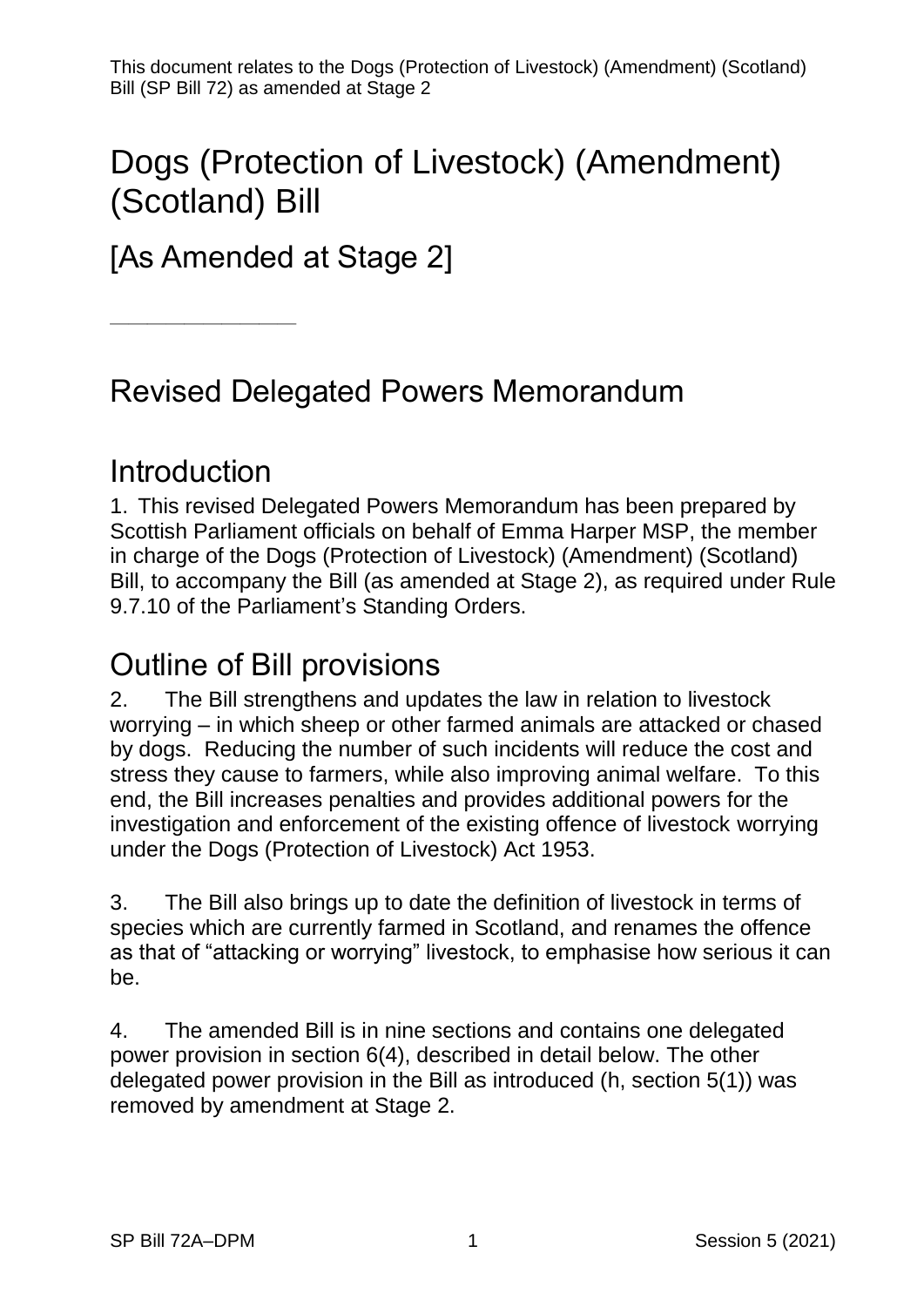# Delegated Powers

**Section 6(3) – Power to amend definitions**

#### **Power conferred on: the Scottish Ministers Power exercisable by: regulations made by Scottish statutory instrument Parliamentary procedure: affirmative procedure**

### **Provision**

5. New section 3(4) of the 1953 Act (inserted by section 6(3) of the Bill) provides Scottish Ministers with the power, by regulations, to amend the definitions set out in section 3(1) of the 1953 Act. These definitions currently are for "agricultural land" and "livestock"; the Bill amends these definitions and adds definitions for "assistance dog" and "veterinary surgeon". The "livestock" definition (as amended by the Bill) includes further definitions for "cattle", "horses", "farmed deer", "enclosed game birds" and "poultry".

### **Reason for taking power**

6. The 1953 Act illustrates the need for statutory definitions to change and evolve over time: the Act's definition of "livestock", for example, has not changed since the Act was passed, but there are now many more species of livestock farmed in the UK than there were in 1953. The Bill updates the definition (e.g. by adding reference to camelids and farmed deer), but further species may need to be added in future. Other definitions may also require to be updated as circumstances change. It therefore seems sensible to allow Scottish Ministers to amend these definitions, by regulations, as appropriate.

## **Choice of procedure**

7. The use of this power was (in the Bill as introduced) subject to the negative procedure (by virtue of new section 3(5) of the 1953 Act, inserted by section 6(4) of the Bill). However, the Delegated Powers and Law Reform Committee recommended in its report on the Bill at Stage 1 that the affirmative procedure would be more appropriate, and the member in charge accordingly lodged a Stage 2 amendment to change the procedure from negative to affirmative. The amendment was agreed to unanimously.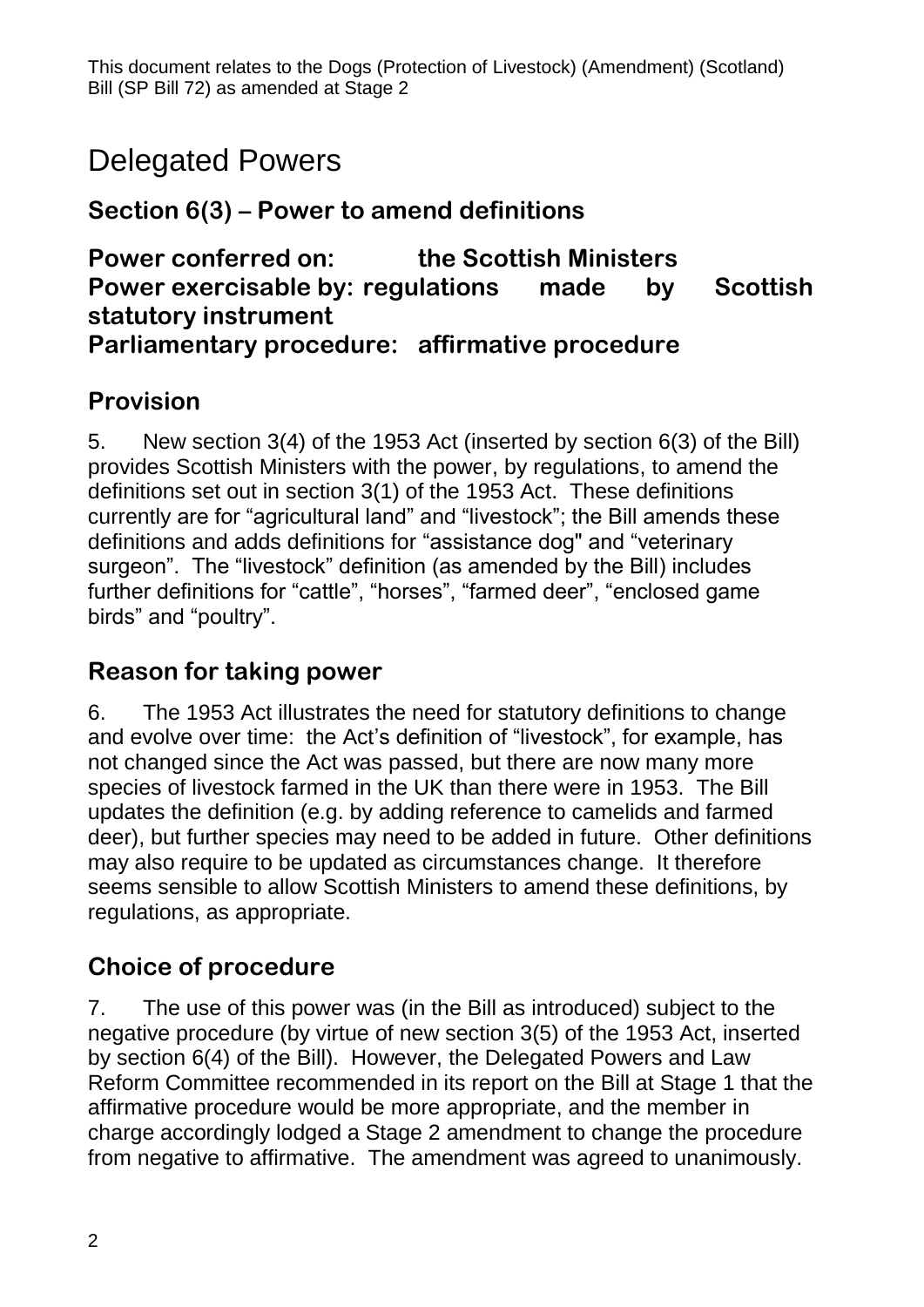This document relates to the Dogs (Protection of Livestock) (Amendment) (Scotland) Bill (SP Bill 72) as amended at Stage 2

8. Some of the definitions (for example, that of "veterinary surgeon") are technical definitions which could only really be amended in non-substantive ways. However, the definitions of "livestock" and "agricultural land" are more substantive and help to determine the scope of the main criminal offence. Accordingly, the affirmative procedure is considered the appropriate level of parliamentary scrutiny.